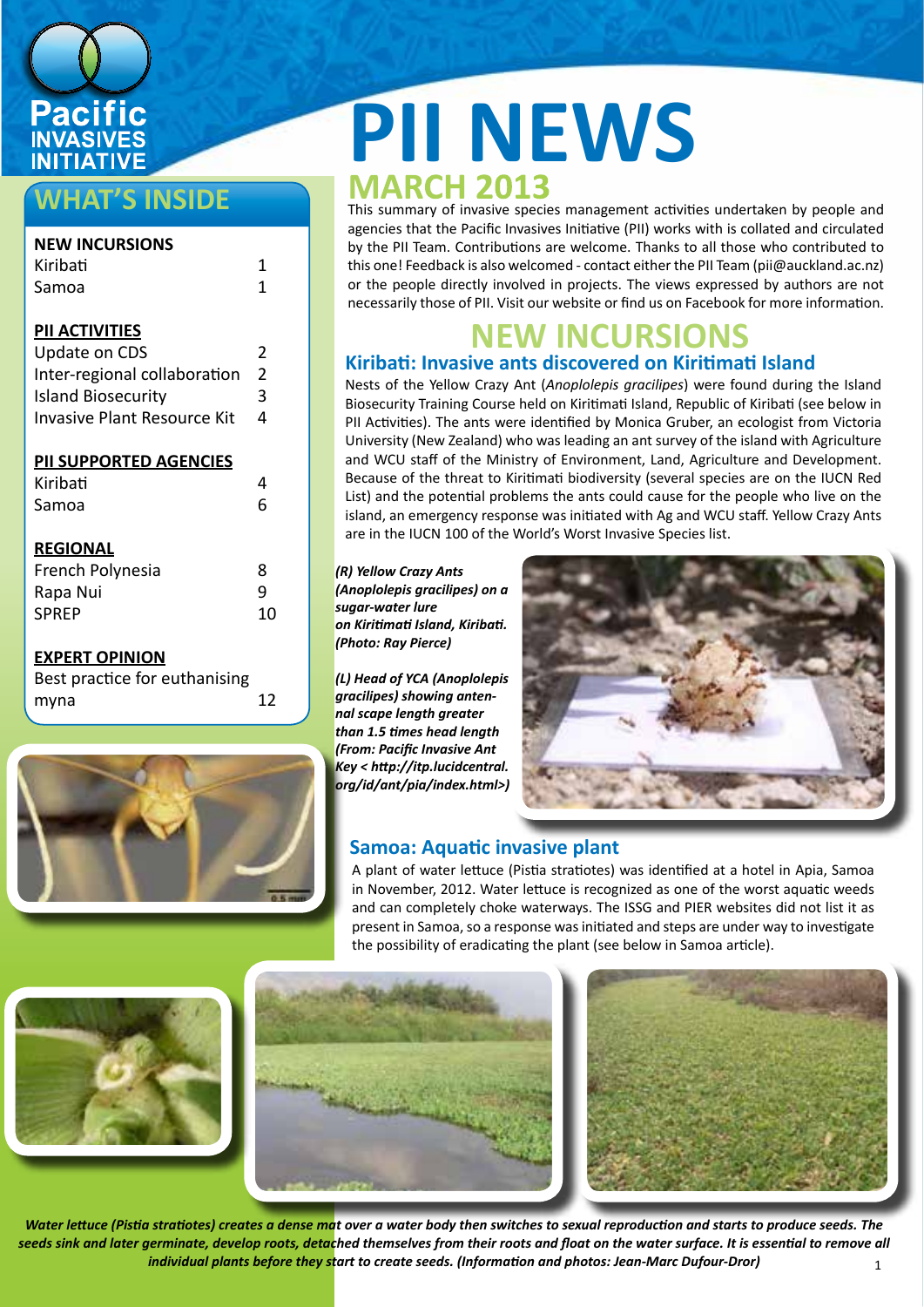# **PII ACTIVITIES**

# **Update on the Capacity Development Stratefy for Invasive Species Management in the Pacific** From James Atherton, Environment & GIS Consultant, Samoa

Since November 2012, I have been working with PII, PILN and other members of the Pacific Invasives Partnership (PIP) to develop a Capacity Development Strategy for Invasive Species Management (ISM) in the Pacific. The purpose of the strategy is to "guide investment efforts by relevant agencies working on strengthening the capacity of Pacific Island Countries and Territories (PICTs) to manage invasive species for the benefit of the Pacific islands biodiversity, ecosystems and people".

The strategy involved an assessment of CD efforts measured against the objectives in the "Guidelines for Invasive Species Management in the Pacific" (SPREP, 2009). In particular, the strategy identifies regional priority capacity needs of Pacific invasive species practitioners, and major capacity gaps relating to the Guidelines that are not being addressed.

The development of the strategy included the following activities: a desk review of relevant documents; a questionnaire survey of capacity development (CD) "recipient" and CD "provider" organisations; interviews with provider and recipient organisations in Samoa, Fiji and New Zealand; preparation of a comprehensive matrix of CD capacity development activities and the identification of constraints, lessons learned, and recommendations for future improvements in CD delivery.

The key findings of the review and strategy include:

- There have been a large number of CD events and activities in the Pacific since 2006 that have improved the capacity of invasive species management practitioners in a wide range of themes and skillsets.
	- The most common method of CD delivery for ISM in the region has been short training events such as workshops and training courses. More than 70 separate workshops and training courses targeting ISM have been conducted in the region since 2006 and they have focused mostly on biosecurity and the management of established invasive species.
		- There are still a number of gaps in CD effort in ISM in the Pacific. These gaps can be classified in numerous ways such as: themes from the Guidelines that are

under-represented in CD effort; taxonomic groups that few, or any, CD activities have targeted and countries were few CD events have been conducted.

- Six main themes from the Guidelines are currently under-represented in CD effort: A1. Generating Support; A3. Legislation, Policy and Protocols; B1. Baselines and Monitoring Change; B2. Prioritisation: B3. Research on Priorities and C3. Restoration.
- Many constraints to the uptake and effectiveness of capacity development efforts were identified including: courses not customised to the real needs of trainees, nor the conditions in which they work; CD delivery at the wrong time, eg when there are no funds to implement training; wrong staff selected for CD activity; high staff turnover; lack of funds for staff to apply or implement CD; lack of relevant equipment and materials to apply CD; no (or inadequate) operational plan for achieving institutional goals; too many competing institutional priorities so that staff often get moved to other tasks.
- Priority skills gaps identified by questionnaire respondents (ie skillsets that need to be improved) were: communicating IS impacts effectively to the public and decision makers; project planning and design skills; fund-raising for sustainable project implementation; leadership skills; ISM policy development skills; technical aspects of invasive species management; data management skills and skills in effective biosecurity.
- A large number of lessons learned in the delivery of CD for ISM were identified. One of the most fundamental lessons learned is that CD recipient organisations must take greater ownership of the CD process. CD should start with an analysis of missing skills and organisational needs and priorities in the recipient organisation via sound organisational self-analysis. This will ensure that the organisation and or individuals are ready and willing to have their capacity built and that the CD activities are designed around actual need, not perceived need.

The strategy identified a number of recommendations to be implemented by CD recipient and CD provider organisations. These recommendations will be presented and discussed at the forthcoming PIP meeting in Fiji in April.

## **Inter-regional collaboration between the Pacific and the Caribbean**

PII contributed to an 'Economic Analysis of Invasive Species in the Caribbean' training course in Trinidad led by Landcare Research NZ and hosted by CABI for 21 participants from the Bahamas, Dominican Republic, Jamaica, Trinidad and Tobago, Saint Lucia and Mexico. All these countries, except Mexico, are involved in the GEF-funded project 'Mitigating the Threats of Invasive Alien Species in the Insular Caribbean' which is managed by CABI in Trinidad. The course took participants through an overview of invasive species management, the steps involved in conducting a Cost-Benefit Analysis (CBA), and an introduction to the CBA tool developed by Landcare Research. The training course was initially developed for the Pacific with funding from CEPF and was delivered in Fiji in May 2012 (see The PII News, June 2012). The course was well received and had a high level of participation. Participants will complete their own CBA case studies by the end of this year and those will be the basis for a publication highlighting the costs of selected invasive species in the Caribbean.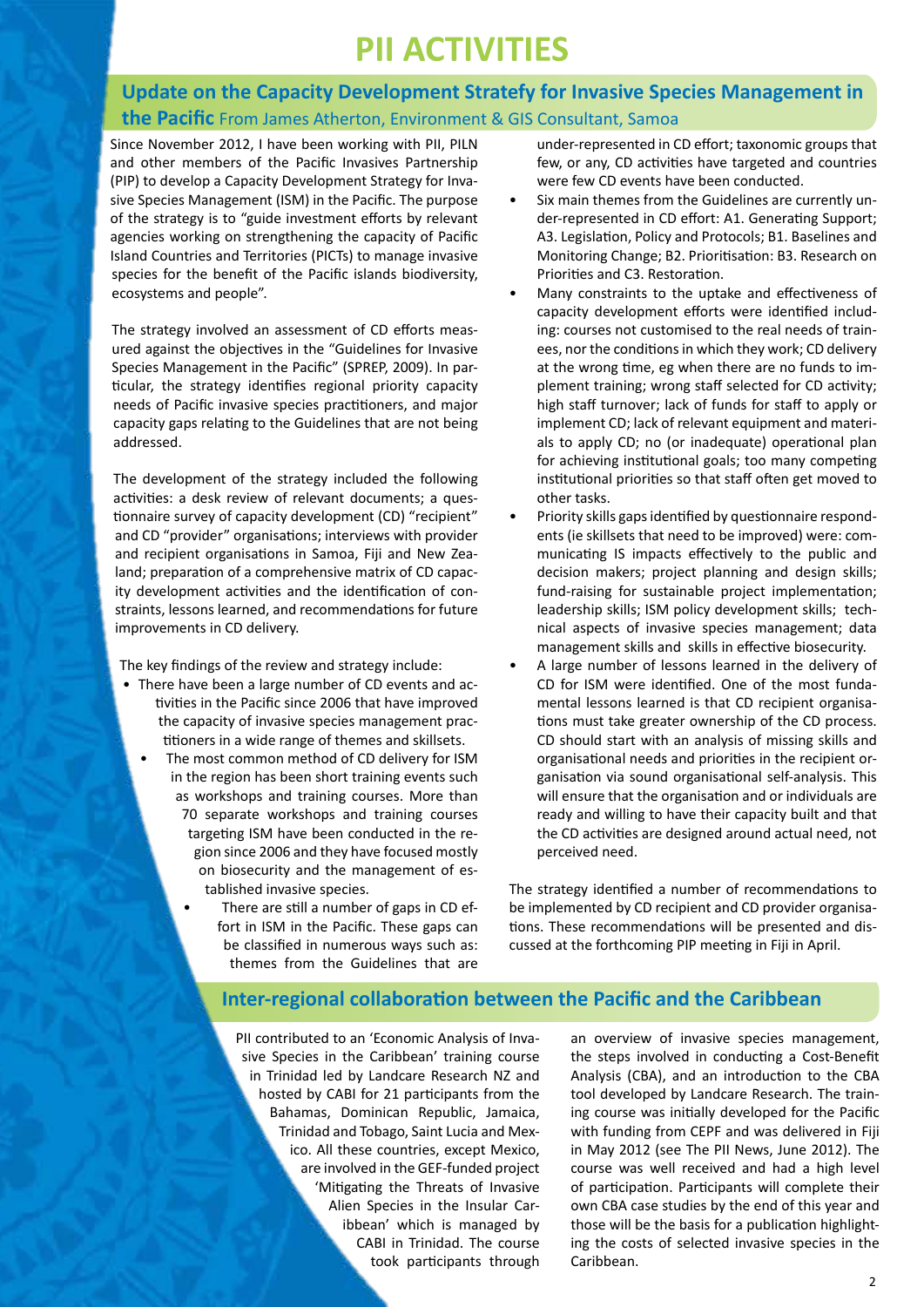## **Island Biosecurity Training Course, Kiritimati**

Two island biosecurity training sessions were held on Kiritimati Island, Kiribati in late February/early March. The first one was an Awareness Session for government agencies and businesses based on Kiritimati and the second was a Technical Session for Agriculture and Wildlife Conservation Unit staff of the Ministry of Environment, Lands, Agriculture and Development working on Kiritimati.

Because of its importance as a bird area, Kiritimati Island was gazetted as a bird sanctuary under the British colonial authority in 1938 and declared a Wildlife Sanctuary in 1975 when access to Motu Cook, Motu Tabu and Motu Upua was restricted. Kiritimati is home to globally important populations of many bird species including three Endangered (IUCN Red List) species that have their stronghold there: Phoenix petrel (*Pterodroma alba* - A3bce+4bce), White-throated storm petrel (*Nesofregatta fuliginosa* - C2a(i)), the endemic Kiritimati reed-warbler (*Acrocephalus aequinoctia*lis - B1ab(i,iii,v)). All three of these birds have their largest world populations on Kiritimati Island.

The training was designed to:

- 1. raise awareness amongst key agencies and importers at Kiritimati on the conservation values of Kiritimati, the need for effective biosecurity, and how they could contribute to that;
- 2. enable relevant government agencies to implement the Kiribati Biosecurity Act and supporting documents (including the Phoenix Islands Protected Area (PIPA) Management Plan and the Biosecurity Guidelines for the PIPA) and prevent invasive species arriving at PIPA, Kiritimati and elsewhere in Kiribati;
- 3. survey for ants and other invasive species at key invasion points on Kiritimati;
- 4. introduce issues relating to invasive plants.



*Participants at the Island Biosecurity Training Course in Kiritimati Island, working on a group exercise (above) and observing ant behaviour (below) (Photos: Bill Nagle)*



The training sessions, facilitated by PII with specialist input from Ray Pierce, a conservation biologist from Eco-Oceania (Australia) and Monica

Gruber, an ecologist from Victoria University (New Zealand), included presentations, discussions, classroom and outdoor exercises (ant survey, invasive plant investigation) and visits to the Kiribati Port Authority, Motu Tabu, Motu Cook and a number of motu in the Central Lagoons area. An examination of existing legislation was also undertaken.

The discovery of an infestation of Yellow Crazy Ants (YCA – *Anoplolepis gracilipies*) in buildings near the inter-island port area during the survey on the penultimate day of the training resulted in a focus on identifying and treating YCA nests. This work will be ongoing until it is certain that all nests have been destroyed.

The invasion pathway for the ants has yet to be identified and this work is critical as the pathway needs to be closed. If the ants are on board an inter-island ship, they could be being dropped off at any island the vessel visits, including the Phoenix Islands – a World Heritage Site. If they are on a vessel from another country, there is a likelihood of reinvasion.

A meeting was held with the Secretary of the Ministry of the Line and Phoenix Islands (LINNIX) to advise him of the seriousness of the YCA infestation and the need for support for Agriculture and Wildlife Conservation Unit staff as they respond to the infestation. Also discussed were: ways of maintaining effective biosecurity; consolidating gains made through eradication of rodents on Central Lagoon motu; the issue of poaching which is resulting in the killing of particular bird species (red-tailed tropic birds (Te take, *Phaethon rubricauda*), masked, brown and red-footed boobies (Te mouakena, *Sula dactylatra*; Te kibwi, *Sula leucogaster*; Te koota, *Sula sula*) and the taking of sooty-tern (Te keeu, *Sterna fuscata*) eggs.

The sessions were successful in raising awareness of the values of, and threats to, the Line and Phoenix Islands and strengthened participant's knowledge and skills. The effort required to manage the YCA infestation meant that a formal evaluation of the training course could not be completed. However, verbal feedback indicated that participants found the training helpful. Recommendations were made on a number of issues, including resourcing and further training.

Thanks to Ata Binoka and the Agriculture team and Ratita Bebe and the WCU team for their efforts in organising and participating in the training, to Ray Pierce and Monica Gruber for their dedication, commitment and professionalism and Secretary Tebwe and Assistant-secretary Mraj of LINNIX for their engagement with matters raised during the training.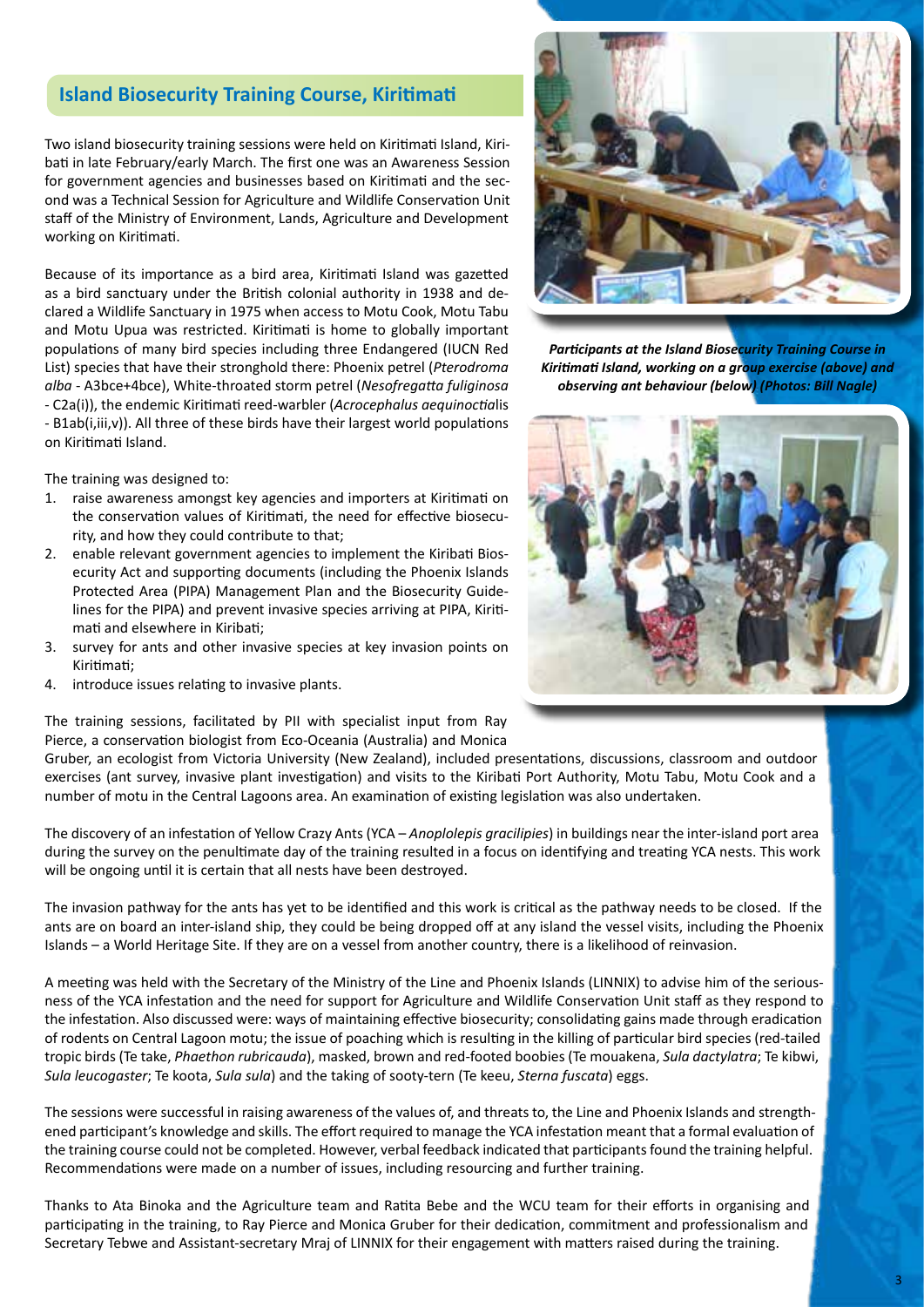# **Update on the PII Resource Kit for Invasive Plant Management**

I am sure that those people who are involved in invasive plant management will be pleased to know that the PII has developed a Resource Kit for Invasive Plant Management to help the planning and implementation of invasive plant projects. The resource was developed in response to requests from Pacific practitioners working in biodiversity conservation and is aimed at maximising the resources available to the often small and under-funded agencies in Pacific countries. The Resource Kit is based on the PII Project Process (developed by the PII in 2006) and used to produce the PII Resource Kit for Rodent and Cat Eradication< http://www.pacificinvasivesinitiative.org/rk/ >. The latter is being used by many agencies in the Pacific and elsewhere.

The PII Resource Kit for Invasive Plant Management is being prepared as an online tool and will be available later this year.

# **PII SUPPORTED AGENCIES**

## **Kiribati: Technical support and capacity building for Kiritimati**  From Ray Pierce, Eco Oceania Pty Ltd

During 28 November to 12 December 2012, I visited Kiritimati Island, Kiribati to provide support to the Wildlife Conservation Unit (WCU) and Quarantine Unit of the Agriculture and Livestock Sub Division (Quarantine) of Kiribati. This was the sixth visit funded by the New Zealand Ministry of Foreign Affairs and Trade (NZMFAT) and builds on previous baseline biodiversity work initiated by PII, SPREP and the British High Commission in 2007 and on-going capacity development to WCU and Quarantine provided by PII, the New Zealand Department of Conservation (NZDOC), SPREP and individual consultants, such as Derek Brown, Eric Vander Werf and myself.

Objectives for the visit were to:

- 1. Train WCU staff in bird and invasive species monitoring and surveillance;
- 2. Further the biosecurity guidelines for Kiritimati.

#### **1. Training WCU staff in bird and invasive species monitoring and surveillance**

#### **Monitoring**

Before the visit a draft monitoring plan for birds and invasive species was provided to WCU. The objective was to apply details of the plan and revise with WCU accordingly. See table below for examples of monitoring trials implemented.

Training in bird monitoring and invasive species detection on islands was undertaken with WCU staff. Simple monitoring techniques were trialled for detecting changes in both birds and invasives which the WCU will be able to repeat annually or as prescribed. Also addressed was data handling, analysing and reporting procedures as well as established templates to help with monthly and annual reporting.

| <b>Species</b>                                                 | Monitoring trials implemented and results                                                                                                                                                                                                                                                                                                                                                                                                                         |
|----------------------------------------------------------------|-------------------------------------------------------------------------------------------------------------------------------------------------------------------------------------------------------------------------------------------------------------------------------------------------------------------------------------------------------------------------------------------------------------------------------------------------------------------|
| Phoenix petrel<br>(Pterodroma alba)                            | Count circling birds over the island from a convenient vantage point, usually on the mainland<br>after 1700h. Results were consistent with those of 2011 in that there were no significant<br>changes in any of the index counts. Several additional islands for Phoenix petrel counts were<br>then selected; the 13 islets supporting the most birds will be used for annual counts.                                                                             |
| White-throated<br>storm<br>petrel<br>(Nesofregetta fuliginosa) | Evenings during which Phoenix petrels were counted as above were followed by surveying<br>many islets for white-throated storm petrels. This involved observing as many islets after<br>1800h as possible to determine if storm-petrels were still using known nesting islets. All islets<br>being used in December 2011 were still being used in December 2012 and more islets were<br>added to the monitoring database of islands for annual baseline checking. |
| Wedge-tailed<br>shearwa-<br>ter<br>(Puffinus pacificus)        | The perimeter of the colonies were checked and dead wedge-tailed shearwaters were col-<br>lected and examined for cat predation. Nearly all deaths were caused by cat predation, or cats<br>had scavenged on dead or dying shearwaters, which included adults and old chicks-fledglings.<br>This approach will allow an index of predation to be established annually.<br>WCU are preparing to control cat numbers in and around key wedge-tail colonies.         |

Table1: Examples of some of the monitoring and surveillance trials carried out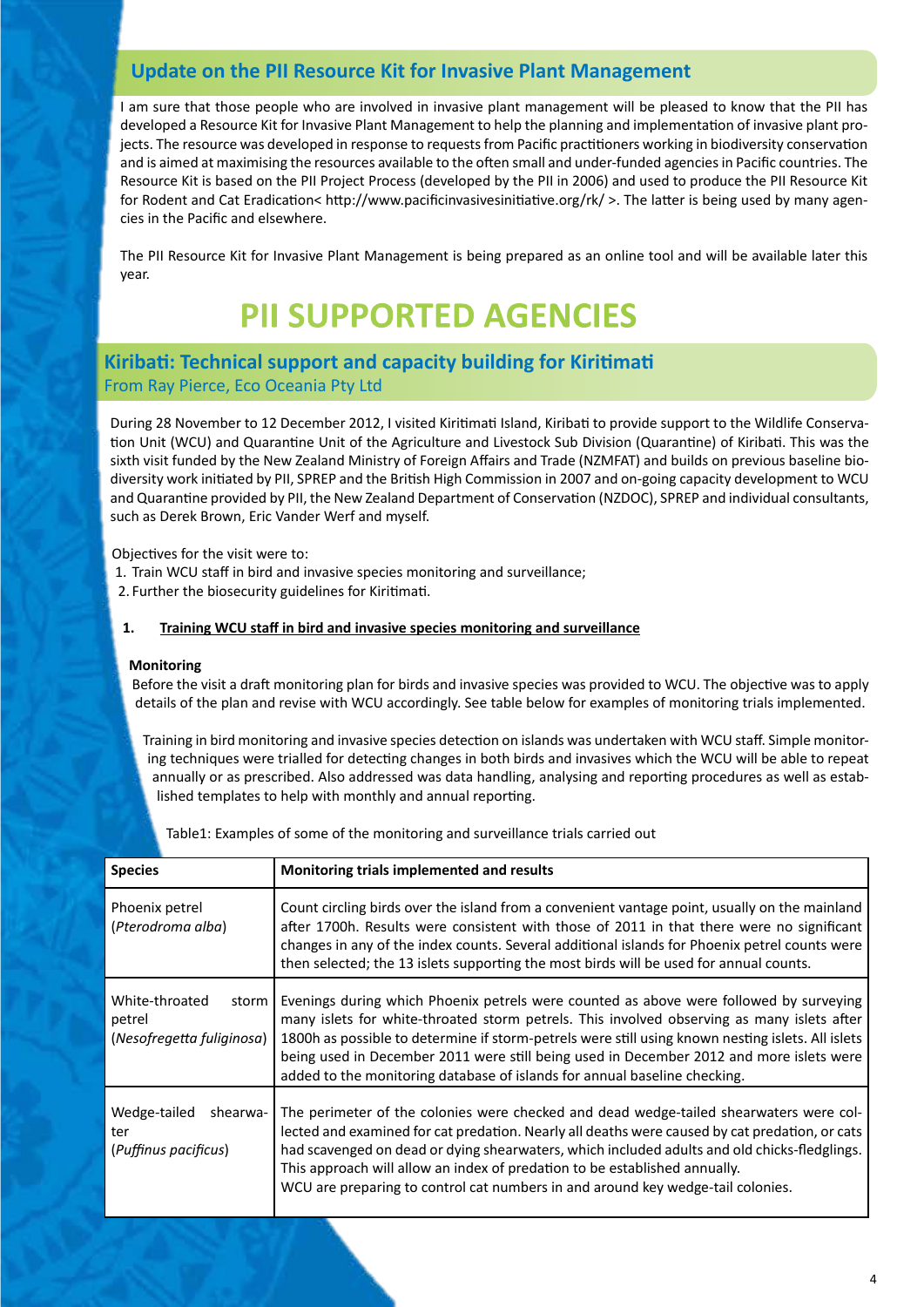Table1: Continued

| <b>Species</b>                    | Monitoring trials implemented and results                                                                                                                                                                                                                                                                                     |
|-----------------------------------|-------------------------------------------------------------------------------------------------------------------------------------------------------------------------------------------------------------------------------------------------------------------------------------------------------------------------------|
| Masked booby<br>(Sula dactylatra) | Kiritimati possibly has one of the largest concentrations of this species.<br>It is proposed to fly a microlite aircraft over the large scattered colonies to video and photograph the<br>masked boobies to test how noticeable the birds are. If this fails, an alternative ground sampling method<br>is proposed.           |
| Sooty tern<br>(Sterna fuscata)    | Sooty tern colony sizes are being monitored by calculating areas using the GPS Tracks mode and calcula-<br>tion of area. There are no issues with this apart from the often difficult terrain. A solution to this would<br>be to walk the "average" boundary and add or subtract colony indents and projections respectively. |

#### **Surveillance**

The guidelines for islet visits, where invasive species and poaching are of concern, were trialled on three islets. There were no complications in field methodology in these surveys, but there were potential action and reporting issues which were resolved

#### **2. Furthering biosecurity for Kiritimati**

The risk of additional invasive species arriving in Kiritimati, as well as existing invasive species in Kiribati reaching the Phoenix Islands Protected Area (PIPA), is the driving force for the focus on biosecurity.

#### **Fish cannery**

There is major concern over the proposed fish cannery at Kiritimati. The cannery will potentially receive 70-90 Chinese fishing vessels annually. This has the potential for an ecological disaster for the birdlife of Kiritimati and the PIPA. Allowing this cannery to proceed without appropriate precautions could undermine all of the Kiritimati and PIPA invasive species work completed by multiple agencies since 2007. The fishing vessels could bring new species of rodents, snakes, ants, mongoose, etc. that would prove impossible to intercept at Kiritimati or the PIPA borders. Once their impacts were detected on any of the islands, it would, in most cases be too late to achieve eradications, noting that for some of these species (particularly ants and snakes) there are no proven techniques to achieve eradication.

#### **Internal biosecurity**

For internal biosecurity the WCU has maintained an excellent record in keeping Motu Tabu and Cook Island rat-free. There have been cat incursions at Cook Island periodically but cats have died out or been removed. One potential weak point involves the visits by foreign and local parties to Motu Tabu and Cook Island under the permits and supervision of WCU. There is reluctance by staff of WCU to search the gear and clothing of visitors, so it may be best to formalize this important task through the permitting process, e.g. hand the visitors a briefing sheet with their permit.

#### **Island Biosecurity Training**

During the visit, discussions were also held regarding a training planned for February 2013 that will cater for staff from Agriculture and WCU, and also an awareness-raising day for other government divisions and importers. [See Island Biosecurity Training above for more information on this training]

#### 3. **Other issues**

Sea-bird poaching and law enforcement: In June 2012, Ross Atkinson, a NZDOC law enforcement officer, visited Kiritimati to train WUC staff in law enforcement. Some of the observations 6 months later were very encouraging, including the WCU staff not hesitating to stop vehicles for searches and visit camps in the wilderness areas. Poaching is still a key issue and there is plenty of evidence on the Nimroona island that poachers have been active since June 2012. The main areas being poached are near the squatters' camps in and near the central lagoons.

The approach to this problem needs to be multi-faceted and include direct intervention by the WCU, e.g. through the use of a faster patrol boat. Other more generic approaches are essential including education, relocation of the squatters and the provision of an alternative source of protein for the squatters.

Big Peninsula management: Cat management is planned to begin in early 2013 when Derek Brown returns in March for training.

Illegal landings and other activities by kite surfers: illegal landings continue to occur on "Closed Areas" with clearly marked "No Landing" signage. Landing is prohibited unless a landing permit is obtained and the WCU are present. Capacity building in the following five areas: biota monitoring, islet surveillance/response, biosecurity (international, domestic and between islets), translocation, community education and law enforcement are all required.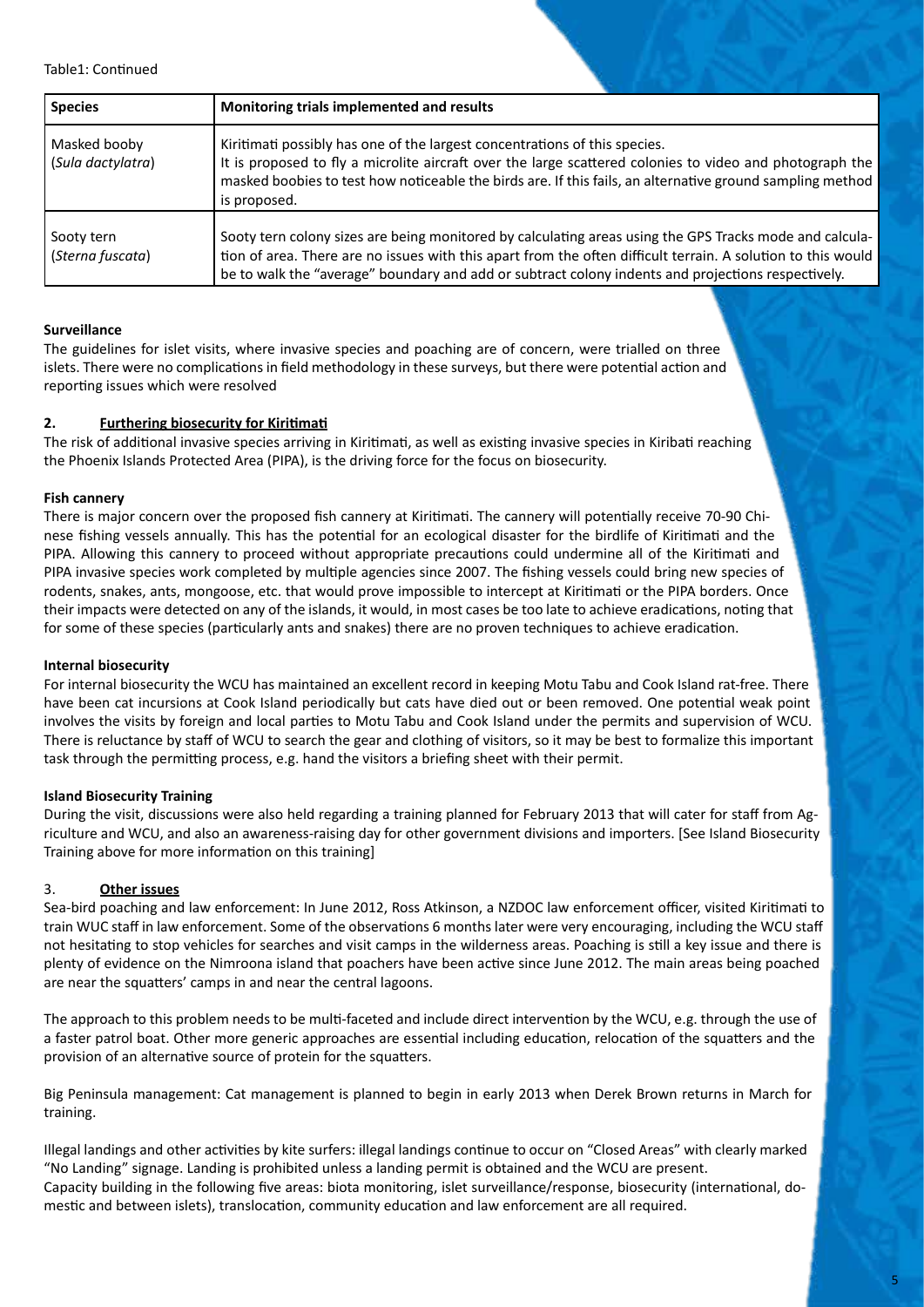#### **4. Conclusion**

As in the previous visit, many positive outcomes were noted such as: the increased numbers of seabirds and the Christmas Island warbler (*Acrocephalus aequinoctialis*) on de-ratted islet in 2009 as well as the continued absence of black rats on sensitive islets.

Like the June 2012 visit, two key issues remain unresolved: squatters and a proposed fish cannery for Kiritimati. This visit also confirmed that WCU continue to need further support in the areas of biosecurity, monitoring and surveillance, translocation, education and law enforcement.

#### **5. Acknowledgement**

We thank the Deputy Secretary for MLPID/LINNIX for meeting to discuss issues during this visit; Ratita and her WCU team and Ata for their support and hospitality throughout; Keith Broome (NZDOC), John Brydon (JMB), Bereti Bureimoa, Mike Walsh (NZAID/MFAT), Bill Nagle and Souad Boudjelas (PII), Gianluca Serra (SPREP), and Andrew MacDonald for project support. This visit was funded by NZODA/MFAT and supported by NZDOC and PII throughout; SPREP funded preparatory work on the monitoring guidelines.



*Phoenix petrel (Pterodroma alba - A3bce+4bce) (L) and the endemic Kiritimati reed-warbler (Acrocephalus aequinoctialis - B1ab(i,iii,v)) (R) in the Central Lagoons area of Kiritimati Island. Both of these birds have their largest world populations on Kiritimati. (Photos: Bill Nagle)*

# **Samoa: Invasive species issues**

#### From Ministry of Natural Resources & Environment (collated by Czarina Iese)

Invasive species are considered to be one of the biggest threats to Samoa's biodiversity. Managing invasive species in Samoa is one of the priorities undertaken by the Ministry of Natural Resources and Environment through the Division of Environment and Conservation (DEC).

#### Mongoose:

On 14 March, 2012, DEC received a report of a mongoose (Herpestes javanicus) sighted at Satitoa, Aleipata District. This is the same district where a mongoose was first sighted in December 2009 and caught in January 2010 [See The PII News, February 2010].

Nine DOC 250 traps [http://www.predatortraps.com/], placed 4m apart were put in transects along the Main South Coast Road at Satitoa and baited with eggs. Six traps were placed on the seawall and three on the landward side of the road. Surveillance was carried out for seven months with the traps being checked twice a week with no evidence indicating the presence of mongoose. A number of problems were encountered during the surveillance work with the traps being interfered with by people, either by setting them off or moving them to a different location.

Mongooses are listed in the "100 of the World's Worst Invasive Species" and should it be present in Samoa we need to act quickly to eradicate it, however, after seven months (October 2012), with no evidence of a mongoose detected, surveillance work was stopped.

Invasives species management requires the involvement of all stakeholders such as: local communities reporting any sightings of a species they are not familiar with, and also working with the DEC to support invasive species management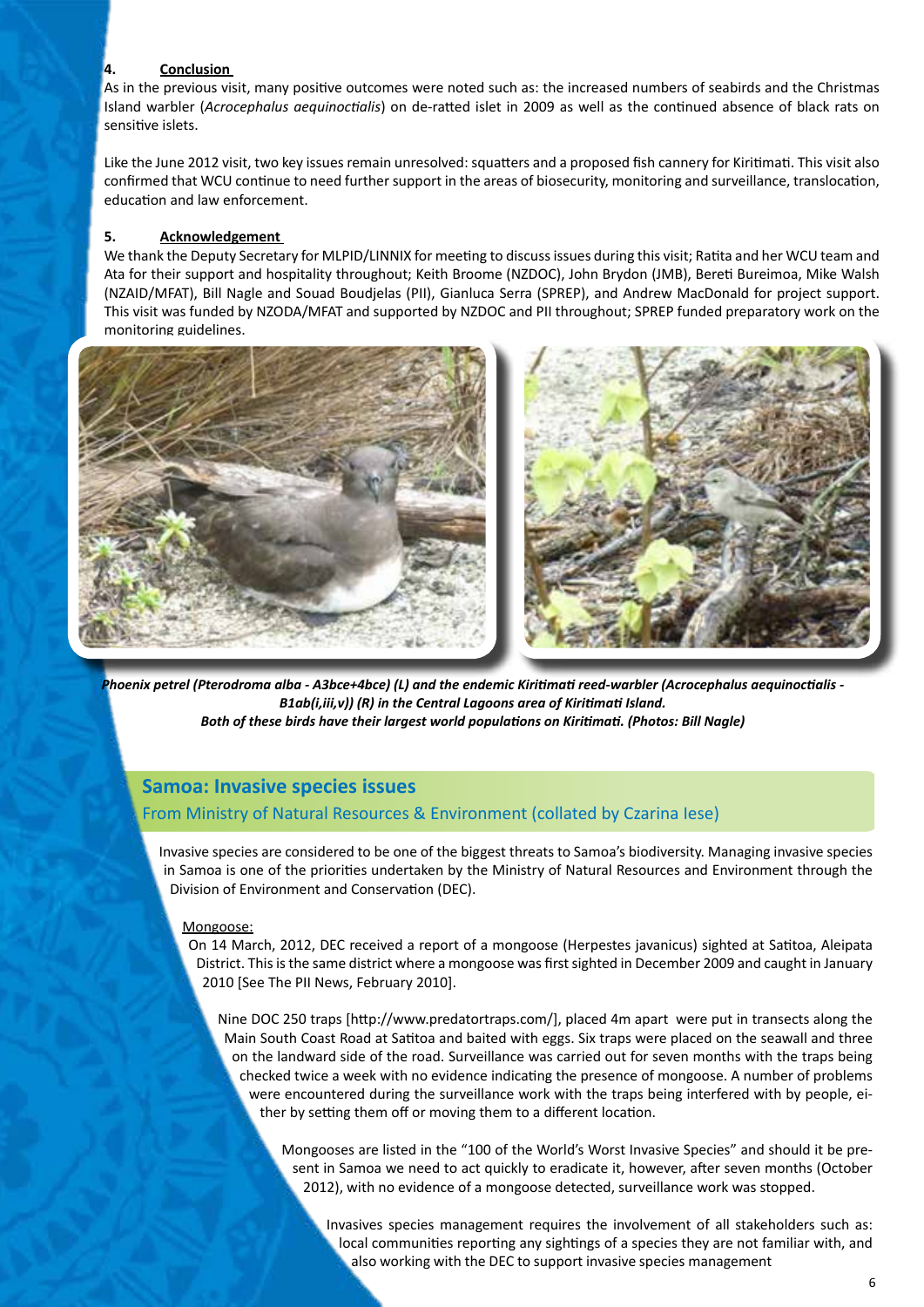projects, along with biosecurity agencies thoroughly checking all aircraft, ships and passengers' personal belongings, to prevent the introduction of new invasive species reaching Samoa or between our islands.

#### Water lettuce

Water lettuce (*Pistia stratiotes*) is a free floating aquatic invasive plant thought to be native to South America with a PIER Risk Assessment score of 18 < http://www. hear.org/pier/wra/australia/pistr-wra.htm >, a "Class A' noxious rating in New Zealand (where it has been eradicated from all known sites) and is classed as "Invasive" in Hawai`i, Vanuatu, New Caledonia, Philipines and many other countries.

Water lettuce forms dense thick mats which can cause environmental and economic impacts. The mats can block sunlight from reaching underlying water and lower oxygen concentration in the water resulting in a loss of biodiversity in the invaded habitat. The mats can also block waterways, affecting navigation and hindering flood control efforts.

On 10 November, 2012, DEC received a report from Bill Nagle (PII) of water lettuce spotted in a bouquet at a tourist hotel in Motootua. An interview with the owner of the hotel revealed that she had bought the plant from a florist at Vaivase uta. On the 24 November, a site inspection was carried out at the Vaivase uta property where the water lettuce was seen growing in a fish pond.

An interview with one of the family members revealed who else in the public had the plant. Other properties were then visited at Vaigaga and Vailoa. Information provided by the public indicates that they are only using the plant as food source for fish kept in ponds. However, there is a danger that heavy rain or floods could cause the ponds to overflow and spread the invasive plant into waterways.

From the surveys it appears that the water lettuce is already established in the country, however, more surveys will need to be done to confirm this. Samoa's National Invasive Task Team is developing a management strategy including appropriate actions to control and or eradicate water lettuce from the country.







*Deliberately damaged DOC 250 traps at Satitoa, Aleipata District, Samoa. The traps were set after reports of a mongoose incursion. (Photos: DEC-MNRE)*



*Fish ponds containing water lettuce (Pistia stratiotes) were found at properties in Samoa. (Photos:DEC-MNRE)*

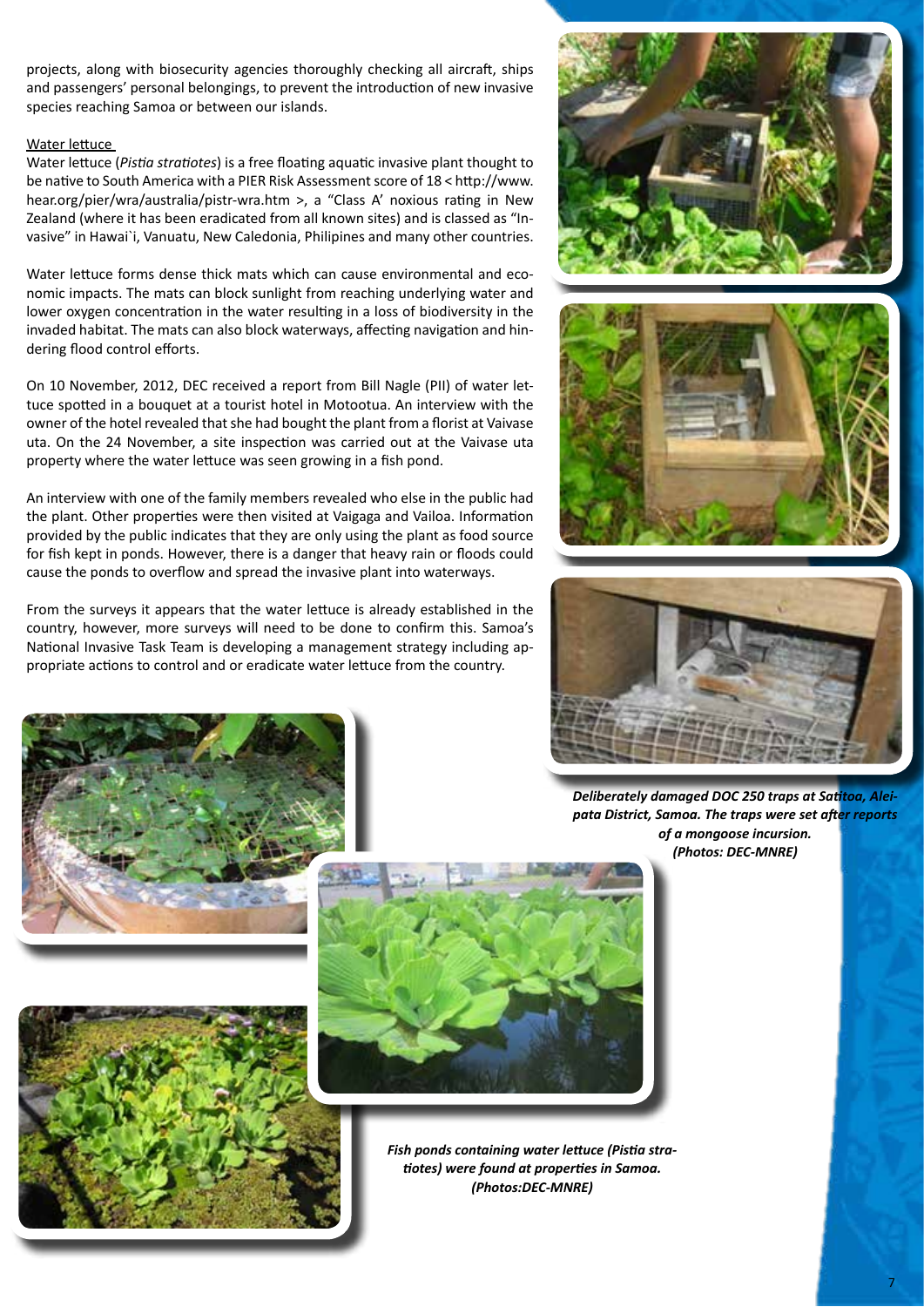# **REGIONAL UPDATES**

# **French Polynesia: Small projects, big expectations - conservation matters from a small Tahitian NGO point of view** From Ravahere Taputuarai, Te rau ati ati

Te rau ati ati a tau a hiti noa tu (also referred as Te rau ati ati) is a Tahitian local non-government organisation (NGO) dedicated to the protection of the environment of French Polynesia. Created in 1987 by a small group of friends to protect Tahiti's biggest watershed - the Papenoo valley from disastrous management plans, the local NGO now regroups, 26 years later, with more than a hundred members, involved in projects as various as nature conservancy, waste management or raising awareness toward environmental matters.

For the past fifteen years, Te rau ati ati provided technical support to numerous scientific surveys conducted in the different archipelagoes of French Polynesia, in collaboration with local, French or international scientists coming from different fields of expertise - namely archeology, botany, entomology, malacology or ornithology. The aim of those missions was to complete the knowledge of French Polynesia's biodiversity but also to assess the wellbeing of the ecosystems, to identify the threats and to define accordingly the priorities for its protection. Results and recommendations were submitted to managers (townships, government agencies, community).

Nature conservancy is a major issue in French Polynesia, and things move slowly. During the last ten years, there was a renewal of interest and a greater awareness from both local authorities and the general public regarding sustainable management of scarce natural resources in general, and biodiversity conservation in particular. With its small scale projects, Te rau ati ati wishes to contribute to the protection of this natural heritage.

A good example would be the "Management of Tahiti's highest summits" project, co-funded by the Ministry of Environment of French Polynesia and working in collaboration with the Department of Research of French Polynesia and the University of California at Berkeley. The goals of the project were for an ecological and archeological assessment of three of the highest summits of Tahiti and their ridgelines: Mount Pihaiateta (1742 m), Mount Pito Hiti (2110 m) and Mount Orohena (2240 m), and to monitor the conditions of the access trails, in order to provide management recommendations.

The three summits are also included in a list of 115 sites of conservation importance that was selected by a local committee of experts, as they are ideal habitats for a vegetation unique to French Polynesia and tropical subalpine vegetation. Two heliported fieldtrips took place in June 2006 and August 2007 that included botanists, entomologists and archeologists.

The sites have proven to be exceptional, with 80 unique native plant species recorded out of 91, of which 35 endemic species, 5 locally protected species and 9 species are only found above 1800 m; 12 new species of insect and 2 new species of spider were collected, probably endemic to the massif (a compact group of mountains); 2 archeological structures were recorded and described on the very summit of Tahiti, Mount Orohena.

In regard to the natural and cultural significance of the sites, it was recommended: to set up a new trail to prevent damage to endemic plants found along the existing trail; to restrict access to the sensitive parts, therefore, the ridgeline between Pito Hiti and Orohena where the subalpine vegetation is found: to legally protect the whole massif and to set up a management committee chaired by the township, and finally to clean and rehabilitate the sites of waste (such as antennas and solar panels). These recommendations were received favorably by the

township and the different government agencies. Several



*Botanist Marie Fourdrigniez setting up a transect on the ridgeline between Pito Hiti and Orohena (Photo: Ravahere Taputuarai)*



*Mount Orohena, highest summit of Tahiti (Photo: Ravahere Taputuarai)*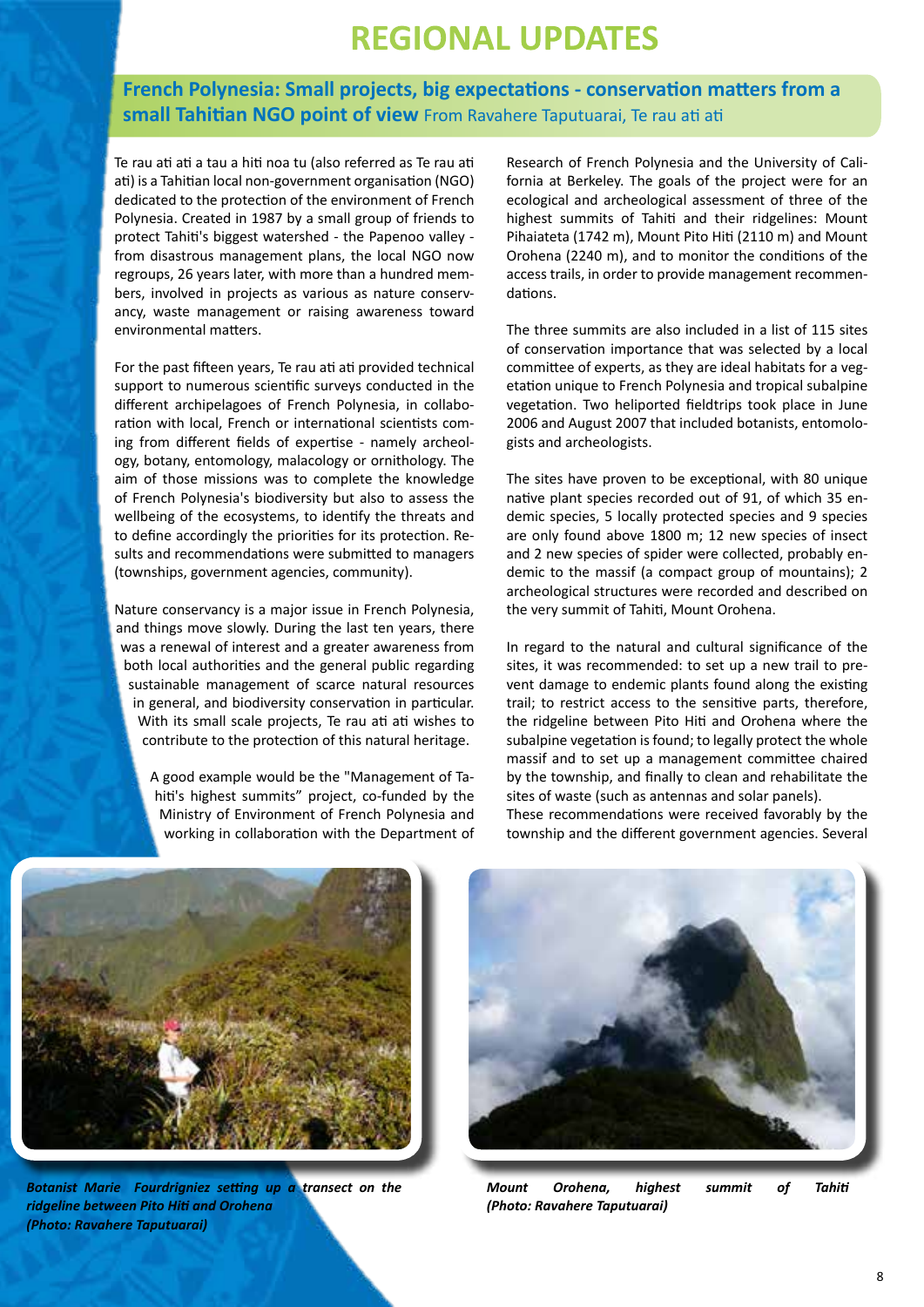meetings were organized to present and discuss the results of the project. We are currently in the middle of the implementation process. It takes time to achieve the goals of a project, but we are steadily working toward it.

Te rau ati ati is currently involved in several projects regarding particular areas in French Polynesia, thought to be a site of interest for conservation. These are not big scale projects, but they will take to achieve, but slowly, step by step, we hope with these little projects to help with the protection of this unique heritage, and by doing so, to live up to our name: Te rau ati ati a tau a hiti noa tu - "*May nature be for all eternity".*



*Members of Te rau ati ati (Photo: Theophile Guilloux)*

**Rapa Nui: A project to control invasive plants and restore native vegetation**  From Jean Yves Myer, Délégation à la Recherche de la Polynésie française.

Rapa Nui (or Easter Island/ Isla de Pascua) is a small and isolated subtropical island, with a land area of 166 km<sup>2</sup>, a height of 511 masl, and a mean annual temperature and rainfall of 20°C and 1,200 mm respectively. Located in the South Pacific, more than 4,000 km east of Tahiti and 3,700 km west of Chile, the island was settled by Polynesians about 800 years ago, and became a Chilean territory in 1888. Its current population is about 6,000 inhabitants, living in the small city of Hanga Roa. Rapa Nui National Park was created in 1935 to protect the famous giant statues called "moai" built by the Polynesians, and declared a UNESCO World Heritage Cultural Site in 1995. It covers about 7,000 ha and is managed by the National Forest Corporation of Chile (CONAF).

The native vascular flora currently comprises only 30 native flowering plants (including 4 endemics) and 16 ferns (4 endemics). Famous plant extinctions (such as the "toromiro" *Sophora toromiro* and the giant palm *Paschalococcos disperta)* during Polynesian occupation have been documented (called "ecocide"), but more cryptic extinctions (mainly ferns) have occurred during the modern period. Most of the remaining native and endemic species are threatened by people pressures such as fires, grazing and browsing by introduced ungulates (horses, cattle, goats) and invasive plants.

An invasive plant survey was conducted in 2008 and a strategic action plan was proposed. This expertise was part of a larger collaborative program initiated in 2003 between ONF-International (France), CONAF (Chile) and Rapa Nui local authorities, whose main goal is sustainable development and resource management in the island. Field observations indicate that more than 180 introduced species are currently naturalized on the island, including 36 invasive species, and 38 potentially invasive plants. Among the most widespread are molasses grass (*Melinis minutiflora*), common guava (*Psidium guajava*), the thistle (*Cirsium vulgare*) and the legume (*Crotalaria grahamiana*).



*Thistle (Cirsium vulgare) – an invasive plant that is widespread through Rapa Nui (Photo: Jean-Yves Myer)*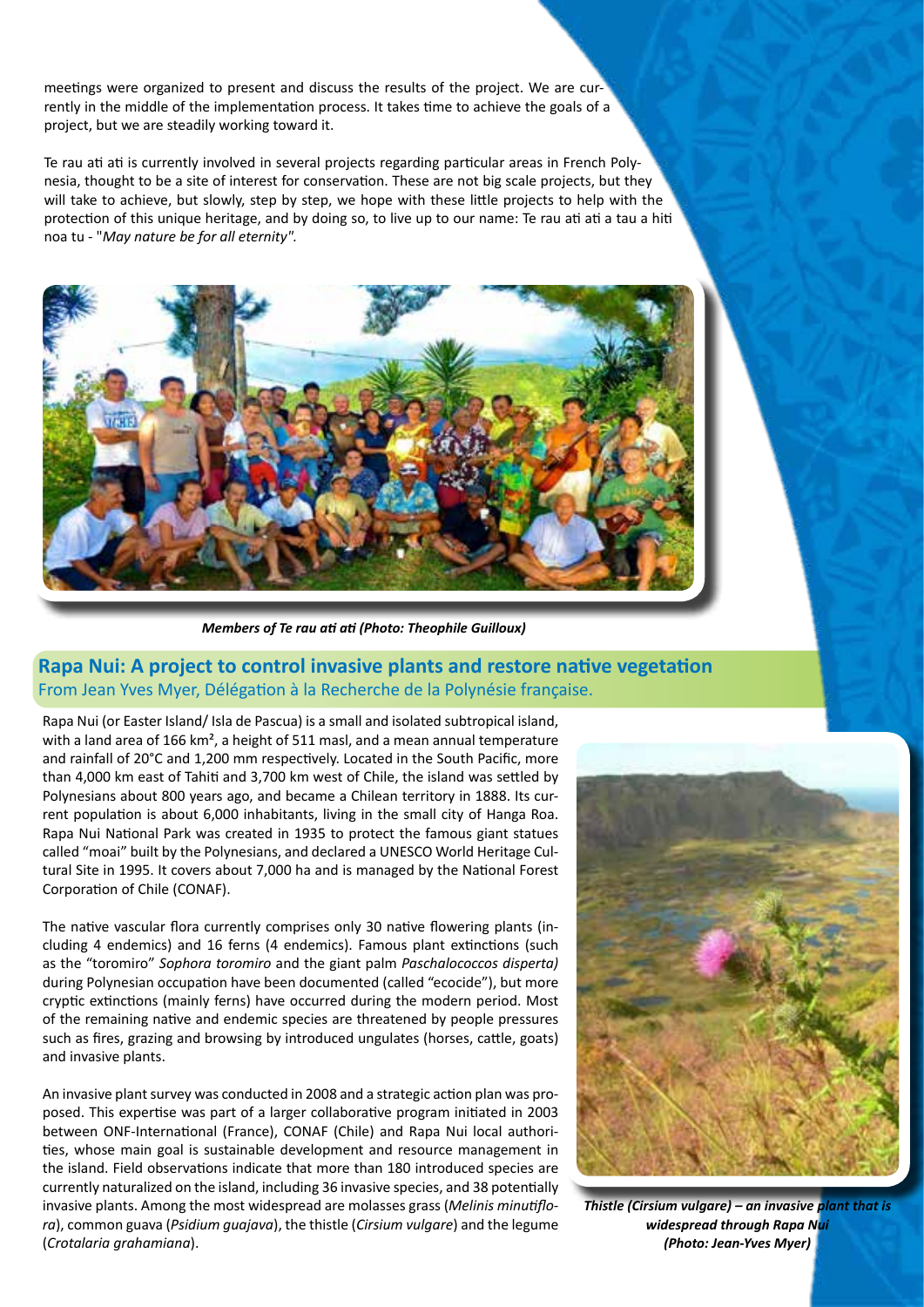A collaborative restoration project was designed in 2009, and received funding support in December 2011 from the Critical Ecosystem Partnership Fund (CEPF) for the Polynesia-Micronesia Hotspot. Three pilot sites were selected because they still harbour remnant native vegetation which is directly threatened by invasive plants: the inner crater forest of Rano Kau, with a dense patch of the invasive tree *Robinia pseudoacacia*, the coastal vegetation of Ovahe, and the Rano Raraku wetland, both invaded by many herbaceous weeds.

The restoration goals were to control (by hand removal of herbaceous species and cut-stump chemical treatment for woody species) the invasive plants in several permanent plots (small areas ranging from 100 to 400 m²) in order to

promote native plant recruitment and to ultimately reintroduce native or endemic species which are now extremely rare on the island. Post-treatment monitoring after the first operations conducted between June to October 2012 by local employees of the "Umanga mo te Natura" project show promising results, with coastal native plant recruitment in Ovahe. However, ex situ propagation of some rare species in the plant nursery built at the CONAF station appears difficult due to seedling mortality. The complete success of this restoration project will require long-term monitoring, adequate funding, dedicated personnel, as well as strong local community support. An illustrated guide of the native and alien flora of Rapa Nui was recently published for education and training purposes.



#### **References**

Diamond, J. 2005. *Collapse. How Societies Choose to Fail or Succeed*. Viking Press.

- Dubois et al 2013. *Plantas de Rapa Nui. Guía Ilustrada de la Flora de Interés Ecológico y Patrimonial.* Umanga Mo te Natura, CONAF, ONF-International.
- Meyer, J.-Y. 2008. *Rapport de mission d'expertise à Rapa Nui du 02 au 11 juin 2008 : plan d'action stratégique pour lutter contre les plantes envahissantes sur Rapa Nui (Île de Pâques). Strategic action plan to control invasive alien plants on Rapa Nui (Easter Island).* Délégation à la Recherche, Papeete, 65 pages + Annexes (http://www.li-an.fr/jyves/Meyer\_2008\_Rapport\_Expertise\_Rapa\_Nui.pdf)
- Meyer, J.-Y. 2009. Perpetuating the "ecocide": the invasion of Rapa Nui (Easter island, South Pacific) by re cently introduced species. 1*1th Pacific Science Inter-Congress, Papeete, Tahiti, French Polynesia, 2-6 March* (Abstract).
- Meyer, J.-Y., Taputuarai, R., Dubois, A. & Nahoe Zamora, E. 2012. *Rapport de mission d'expertise à Rapa Nui du 21 au 26 novembre 2012 : suivi du projet de restauration écologique dans les sites pilotes sur Rapa Nui (île de Pâques) et analyse des premiers résultats.* Délégation à la Recherche, Papeete, 22 pages + Annexes. (http://www.li-an.fr/jyves/Meyer\_et\_al\_2012\_Rapport\_mission\_restauration Rapa\_Nui.pdf)
- Meyer, J.-Y. submitted. *A note on the taxonomy, ecology, distribution and conservation status of the ferns (Pteridophytes) of Rapa Nui (Easter island)*. Rapa Nui Journal.
- Zizka, G. 1991. *Flowering Plants of Easter Island.* Palmarum Hortus Francofurtensis, Palmengarten 3, Franc furt am Main.

*<<<Robinia pseudoacacia an invasive plant which threatens remnant native vegetation (Photo: Jean-Yves Myer)* 

## **SPREP: GEF-PAS IAS project update** From Gianluca Serra, SPREP

The Global Environment Facility Pacific Alliance for Sustainability (GEF-PAS) "Prevention, control and management of invasive alien species (IAS) in the Pacific Islands" project is aimed at building capacity by enabling approximately 100 activities based on the "Guidelines for Invasive Species Management in the Pacific" to be implemented in 10 countries: Cook Islands, Federated States of Micronesia (FSM), Kiribati, Marshall Islands, Niue, Palau, Papua New Guinea (PNG), Samoa, Tonga and Vanuatu. These projects are to be completed by September 2015.

A decision was made by UNEP to set the official start at September 2011, however, the last inception workshop was August 2012 (Kiribati). Therefore, all projects are currently behind in their implementation and projects have been required to be re-phased to allow for the shorter duration.

Projects have started in five countries (Cook Islands, Marshal Islands, Niue, Palau, Tonga), National Coordinators have been appointed in a further two countries (Vanuatu, Kiribati), and Samoa is currently finalizing the position for its coordinator. FSM is close to signing the agreement and work has already been done on organizing implementation. Papua New Guinea (PNG) is also yet to sign the agreement and communication is aimed at rectifying this issue.

> The start-up of the project (Project Management Agreement signing, first payment and appointment of a national coordinator) is by its nature a very slow process - and it is not allowed for in any timeframe outlined in any official project document. The reason for this inertia is that National Focal Points (NFP) are responsible for these

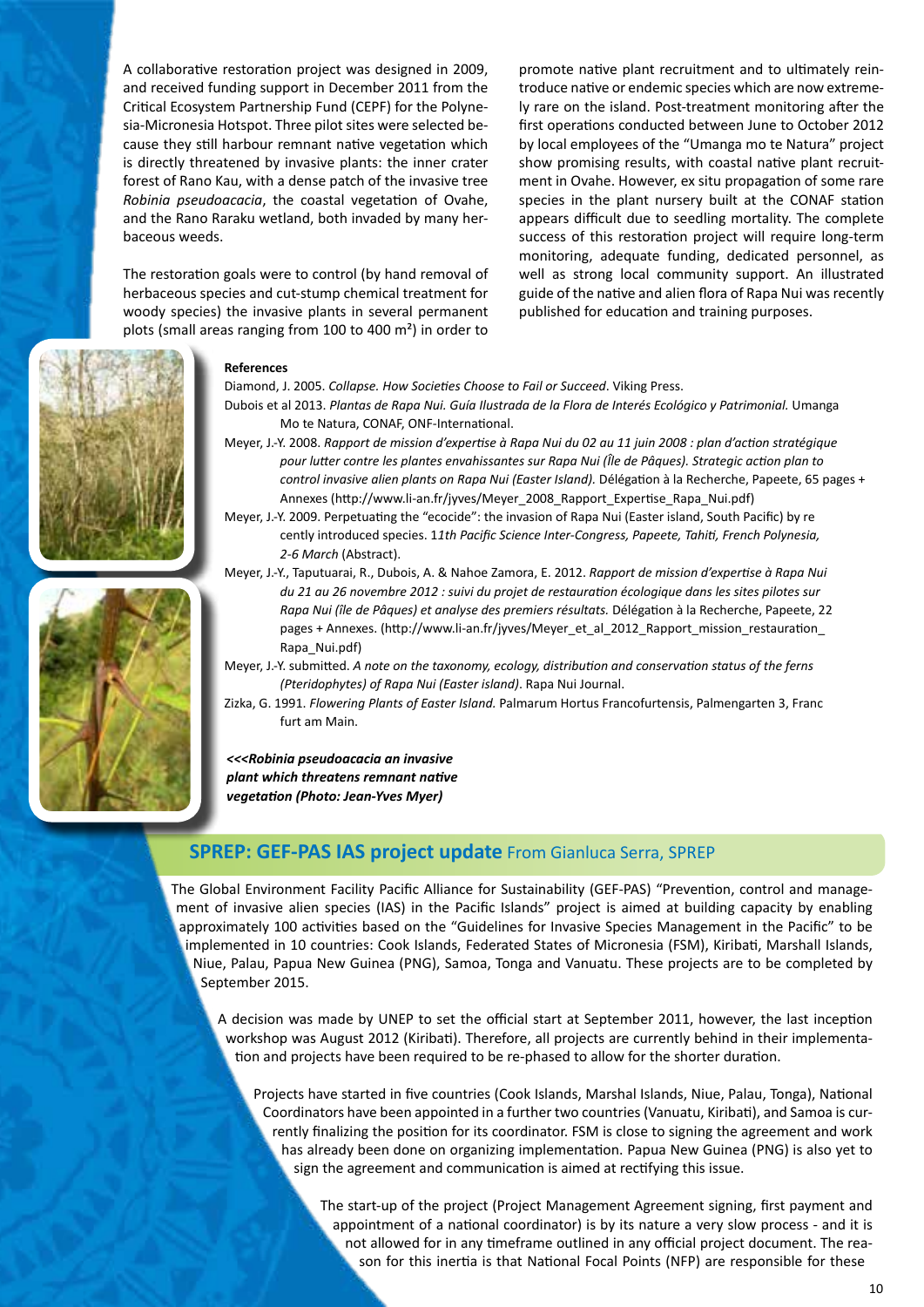initial three steps but NFP are typically a very busy senior Government staff.

In countries that have established National Coordinator positions, activities have stepped up the pace. This is evident in Tonga, Niue, Cook Islands, Marshall Islands and Palau. It is great to see some of these countries organizing the creation of their first ever National Invasive Species Action Plans (NISAP's). Many of the Project Coordinators are young nationals embarking on possibly their largest challenge yet, we wish them well.

## **SPREP: Mission to Micronesia** From David Moverley, SPREP

The Secretariat of the Pacific Regional Environment Programme (SPREP) invasive species team had a busy end to the 2012 year with a substantial trip through Micronesia. Unfortunately, with limited time the State of Yap of the Federated State of Micronesia (FSM) and the Northern Mariana Islands were not visited, but otherwise comprehensive coverage was completed.

The visit had three purposes;

1) Participate in, and support, the Regional Invasive Species Council (RISC) meeting and presentation to the Micronesian Chiefs Executive Summit (MCES) in Majuro, Republic of the Marshall Islands.

2) Support the countries and states involved in the GEFPAS invasive species project to initiate and plan their activities.

3) Face to face meetings, technical advice and support to Micronesian countries and states.

The Micronesian RISC team had a very busy week drafting up recommendations for the MCES. The 18th resolution recommended each country or state have a full-time invasive species coordinator. During the RISC meeting SPREP highlighted and reinforced the importance of the "Guidelines for Invasive Species Management in the Pacific" and the benefits of aligning National Invasive Strategies and Action Plans (NISAPs) to the document. The next RISC meeting is scheduled for March 2013 in Guam.

The GEF-PAS IAS Project within Micronesia has activities taking place in the FSM, Palau and the Marshall Islands and is focused on: introducing bio-control; eradication of isolated invasive species; outreach; attendance at RISC meetings.

The SPREP invasives team enjoyed catching up with old and new colleagues. It was great to see so much happening in Micronesia. An iSTOP meeting was attended in Pohnpei. Discussions on Giant African snails in Kosrae and invasive stakeholder meetings in Chuuk were some of the highlights.



*Left to right: Posa Skelton (SPREP), Tamdad Sulog (Yap State), Alex Wegmann (Island Conservation), Roland Quitugua (Guam), Eric Waguk (Kosrae), Leonard Sigra (Kosrae), Diane Vice (Guam), Henry Capelle (Marshall Islands), David Moverley (SPREP), Phil Andreozzi (USA), Yalap Yalap (Palau), Ned Lobwij (Marshall Islands). (Photo: SPREP)*



*Contractual negotiations to initiate the project at the FSM National Office. Left to right: Posa Skelton (SPREP), David Moverley (SPREP), Steve George (D.o Justice), Joseph Scalin (D.o Justice) Alissa Takesy (FSM Acting Secretary) and P. Pedrus(FSM Sustainable Development Planner) (Photo: J. Wichep)*

*<<<Promoting participation in regional invasive activities is something the SPREP team is always encouraging. Left to right: Julian (Chuuk Forester), Vanessa Konno-Anisin (FSM Food Security), Kantito Kanas (Chuuk Director Agriculture), David Moverley (SPREP). (Photo: Posa Skelton)*